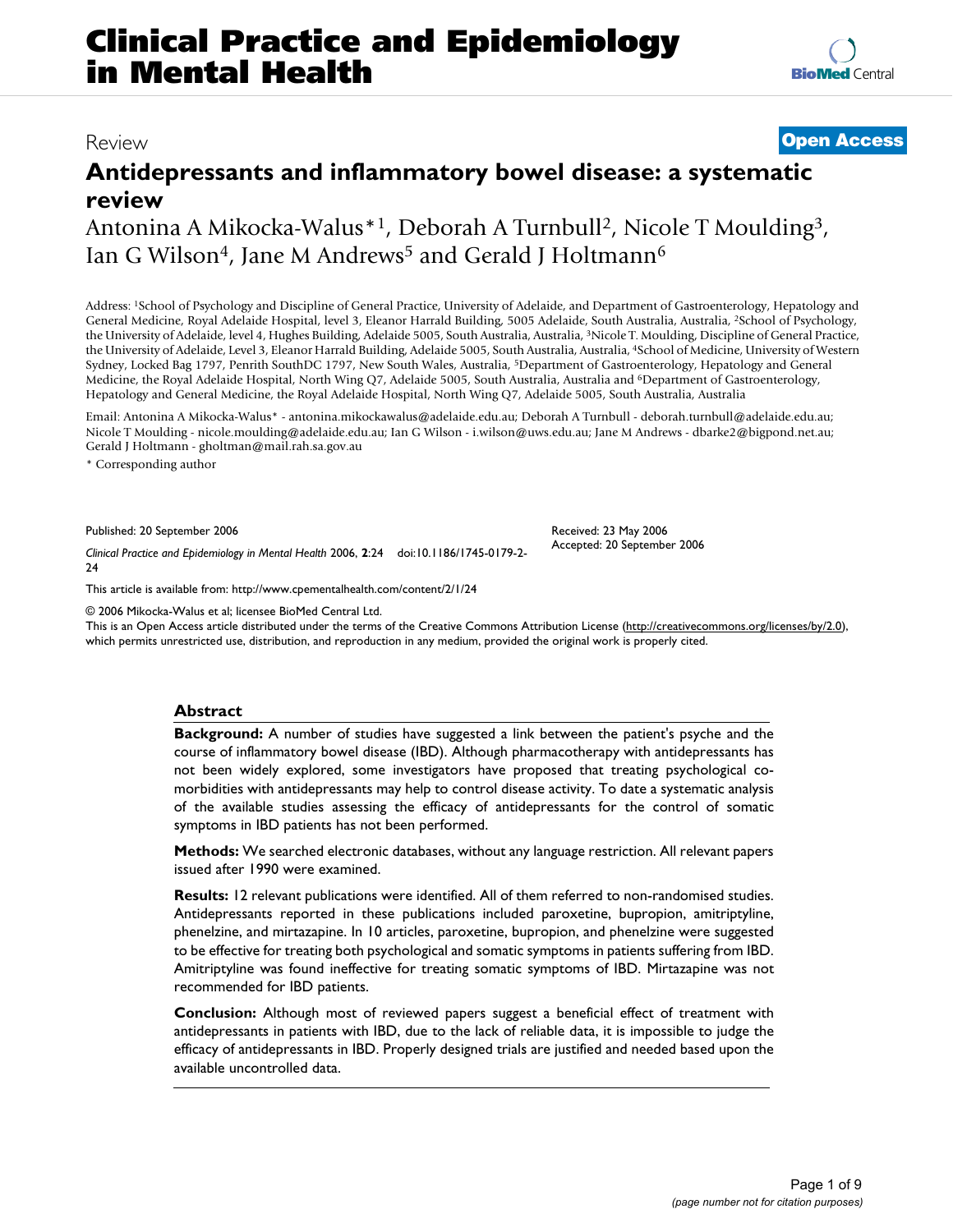# **Background**

Inflammatory bowel disease (IBD) is a group of relapsing incurable diseases of the gastrointestinal tract. There is ongoing active research to find a curative treatment and understand the aetiology of IBD in immunology [1], microbiology [2], molecular biology [3] and food science [4]. As yet, IBD is incompletely understood (or treated) and the individual patient's response to treatment is variable. Until globally effective treatment is found, there is a need to decrease the number of relapses of the disease, lengthen remission and improve quality of life and psychosocial functioning of patients.

The psychology of patients with IBD has been of great interest to many investigators [5-12]. A number of high quality studies have shown a link between the patient's psyche and the course of the disease [5,13,14]. However, when psychological treatment in the form of psychotherapy is given most randomized controlled trials in IBD patients have found it to be ineffective [15-19]. Thus, some investigators have proposed that treating psychological co-morbidities with antidepressants might be of more utility to control disease activity and lengthen remission, particularly in Crohn's disease patients [20-23]. This may be particularly likely because treatment with antidepressants has been found effective in irritable bowel syndrome (IBS) [24-27], a partly postinfectious disease that commonly co-exists with IBD [28,29]. Thus far, a systematic analysis of available studies assessing the efficacy of antidepressant therapy for the control of somatic symptoms in IBD patients has not been undertaken. Therefore, the purpose of this study is to examine whether the existing literature supports a role for antidepressants in managing inflammatory bowel disease.

#### **Methods**

### *Study selection*

#### *Inclusion criteria*

All forms of research publications, describing any study design published between 1990 and 2005, which examined the use of antidepressants in inflammatory bowel disease, were included in this review. Participants had to have a diagnosis of inflammatory bowel disease (either Crohn's disease or ulcerative colitis or not specified inflammatory disorder). Studies published before 1990 were not included, as the researchers were mostly interested in the newest antidepressants, introduced to the market in the 1990s.

#### *Primary outcome measure*

Our primary outcome measure was the efficacy of antidepressants in maintaining or inducing remission of inflammatory bowel disease. Remission was defined as at least a 4-week period with disease activity at less than 150 points or a drop in a score of at least 70 points for Crohn's disease and a score < 2 points or a drop in a score of at least 3 points for ulcerative colitis, measured on the Crohn's Disease Activity Index and the Simple Clinical Colitis Activity Index, respectively OR at least a 4-week period with a complete lack of IBD symptoms [30,31]. Therefore, the effectiveness of treatment with antidepressants in IBD patients was defined as the remission of the disease activity beyond the usual length of remission (different for a particular patient).

#### *Data source*

We electronically searched PubMed, CINAHL, Cochrane (Cochrane Depression, Anxiety and Neurosis Group and the Cochrane Inflammatory Bowel Disease and Functional Bowel Disorders group), PsycInfo, and Embase databases in July 2005 – September 2005 for any studies published between 1990 and 2005 in which antidepressants were used in inflammatory bowel disease patients. Follow-up searches were conducted in October and November 2005 to identify more recently published papers. We also conducted hand searches of the following journals: *Gastroenterology*, *Current Treatment Options in Gastroenterology*, *Psychosomatic Medicine*, and *General Hospital Psychiatry* in September – November 2005.

The search terms used were: Inflammatory Bowel Diseases OR Inflammatory Bowel Disease OR Colitis, Ulcerative OR Ulcerative Colitis OR Crohn Disease OR Crohn\* Disease OR Granulomatous Colitis OR Granulomatous Enteritis OR regional Ileitis OR terminal Ileitis OR Ileocolitis OR ibd AND Antidepressive Agents OR antidepress\* OR Thymoanaleptics OR Thymoleptics OR ssri OR mirtazapine OR bupropion OR paroxetine OR selective serotonin reuptake inhibitor\* OR selective norepinephrine serotonin reuptake inhibitor\*. There was no language restriction. We searched for additional studies in the reference lists of identified articles. We also searched unpublished theses stored at the University of Adelaide and in the whole of Australia through the National Library of Australia. We additionally contacted selected experts (18 South Australian gastroenterologists).

#### *Data extraction*

The systematic review identified no randomized controlled trials, cohort prospective studies nor case-controlled studies. Nevertheless, we located an open-label study, case reports, reviews, a guideline, a discussion, and a letter. The quality of the selected studies was assessed using the Cochrane Reviewers' Handbook [32]. However, because all the identified studies were non-randomised we also used the appendix to this manual prepared by the Cochrane Non-Randomised Studies Methods Group [33]. The standard components of the quality assessment are: sample size, allocation concealment, clear description of treatment, representative source of subjects, use of diag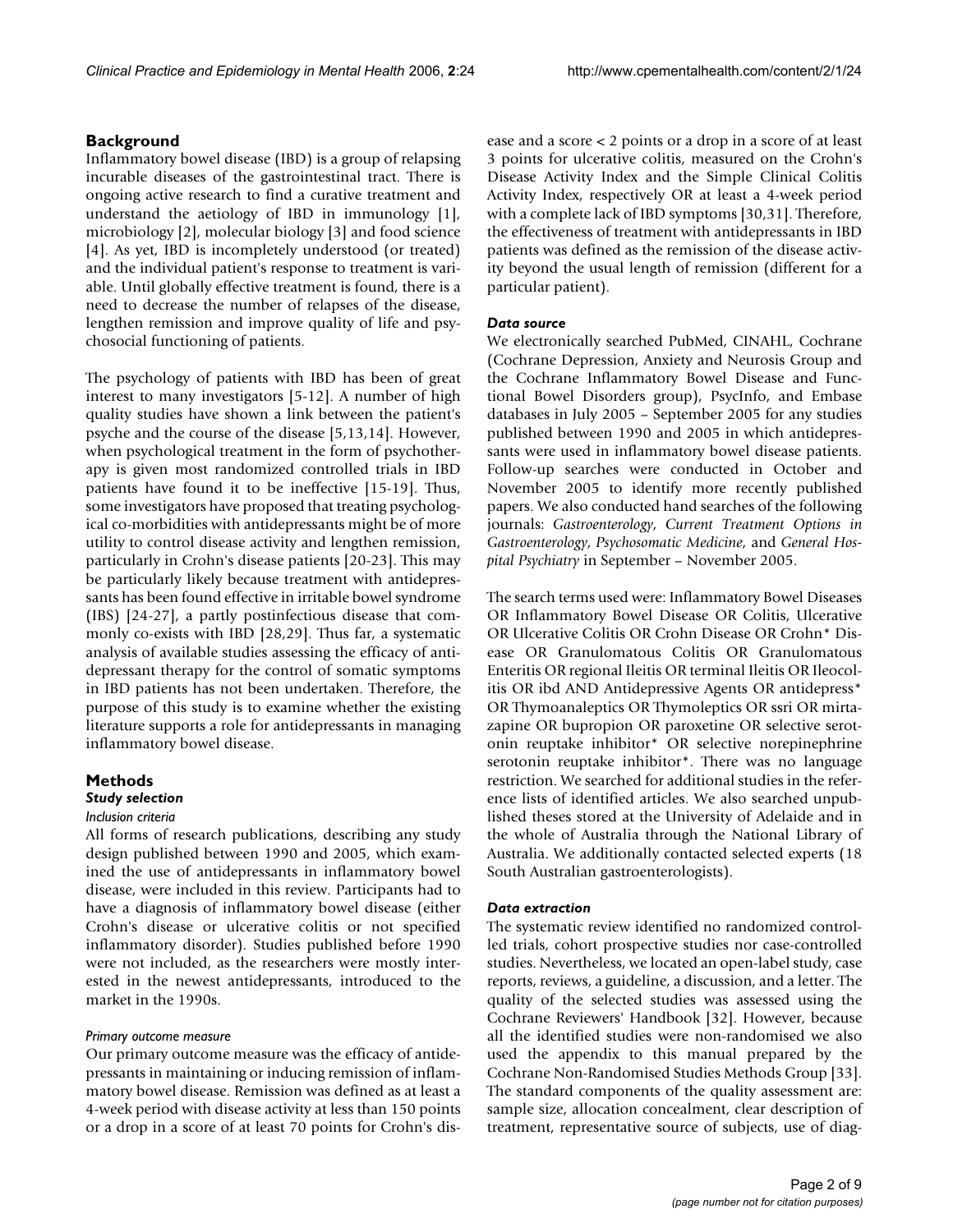nostic criteria or inclusion criteria, outcome measures described and the use of validated instruments. The Cochrane Non-Randomised Studies Methods Group has not specified the components of the quality assessment for non-randomised trials as yet. We therefore needed to create our own criteria. As our systematic review identified mainly case reports, reviews and one open-label study, we focused in assessing their quality on: length of a treatment, follow-up, clear description of a treatment, description of participants, and the use of validated instruments. We are aware of the various limitations of these studies. However, because no other published data exists in this field it is important to sum up the up-to-date literature as it may inform and facilitate future randomised trials in this area.

# *Data synthesis*

As statistical data were accessible only for one study, and even then were limited, we could not conduct a metaanalysis.

# **Results**

# *Description of studies*

We identified a total of 106 articles from the electronic databases, most of which were not directly related to the entered keywords. Only 12 publications met the inclusion criteria. During hand searches of journals, and during searches of reference lists of identified articles and unpublished theses we found no new articles that would match our inclusion criteria. The contact with selected experts also failed to identify new papers.

In order of design quality articles that met the inclusion criteria were: one non-randomised open-label trial, six case reports, three reviews, one guideline, one discussion paper, and one letter referring to previous studies. The total number of IBD patients described was only 20; eight participants were described in the open-label study and 12 in case reports. Antidepressants described included: paroxetine, bupropion, amitriptyline, phenelzine and mirtazapine. Paroxetine was used in three studies in 12 participants. Bupropion was used in two studies in six participants, and was recommended for use in IBD patients in two reviews, one discussion paper and one letter. Amitriptyline was used in one study in one participant. Phenelzine was used in one study in one participant. Mirtazapine was not recommended in one review (Table 1).

# *Positive impact of antidepressants on inflammatory bowel disease activity*

Five research studies indicated a positive impact of the treatment with antidepressants on the inflammatory bowel disease activity. Four out of these five studies were case reports. One study out of the five was an open-label trial. There were 16 patients treated with antidepressants

in these five studies. All of them benefited from this treatment. Among 16 patients treated with antidepressants, there were four females, two males, and in 10 the gender was not specified. Among these patients, seven suffered from Crohn's disease, one from ulcerative colitis, and 8 from unspecified inflammatory bowel disorder. All patients were adults. Examined antidepressants were: paroxetine (two studies), bupropion (two studies), and phenelzine (one study).

Two reviews, one discussion paper, and one letter also endorsed a positive impact of the treatment with antidepressants on the inflammatory bowel disease activity, despite the lack of provision of any new patient data. In all four of these papers bupropion was recommended for use in inflammatory bowel disease patients. In one paper, mirtazapine was not recommended for use in inflammatory bowel disease (See: Discussion for explanation).

# *Negative impact or no impact of antidepressants on inflammatory bowel disease activity*

One study, a case report, suggested a potential negative impact of an antidepressant on inflammatory bowel disease. Three patients were described, and the antidepressant used was paroxetine. Prior to paroxetine patients had not been diagnosed with inflammatory bowel disease. Following treatment with paroxetine for depression, patients developed chronic diarrhoea and were subsequently diagnosed with inflammatory bowel disease, Crohn's disease in two patients and non-specified inflammatory bowel disorder in one patient. There was no control group in the study however, and the significance of this observation seems unclear.

Another case report found no impact of antidepressants on inflammatory bowel disease. One adult, male participant was described, and the antidepressant used was transdermal amitriptyline gel. Amitriptyline did not help the patient with pain nor fully treat the depression, however, the patient noticed his mood improved.

# *Quality of studies*

We set five quality criteria for analysis: length of treatment with antidepressant, follow-up, clear description of treatment, description of participants, and validated instruments (See: Table 2).

Five studies met all or four out of five of the quality criteria. One article met three out of five of the quality criteria. Six publications met only one out of five of the quality criteria. The study by Kast et al. (2001) met all the quality criteria chosen in this systematic review. The next best study was by Walker et al. (1996). However, the weakness of this study lay in the fact that the authors did not specify the IBD type and did not use a disease activity index. The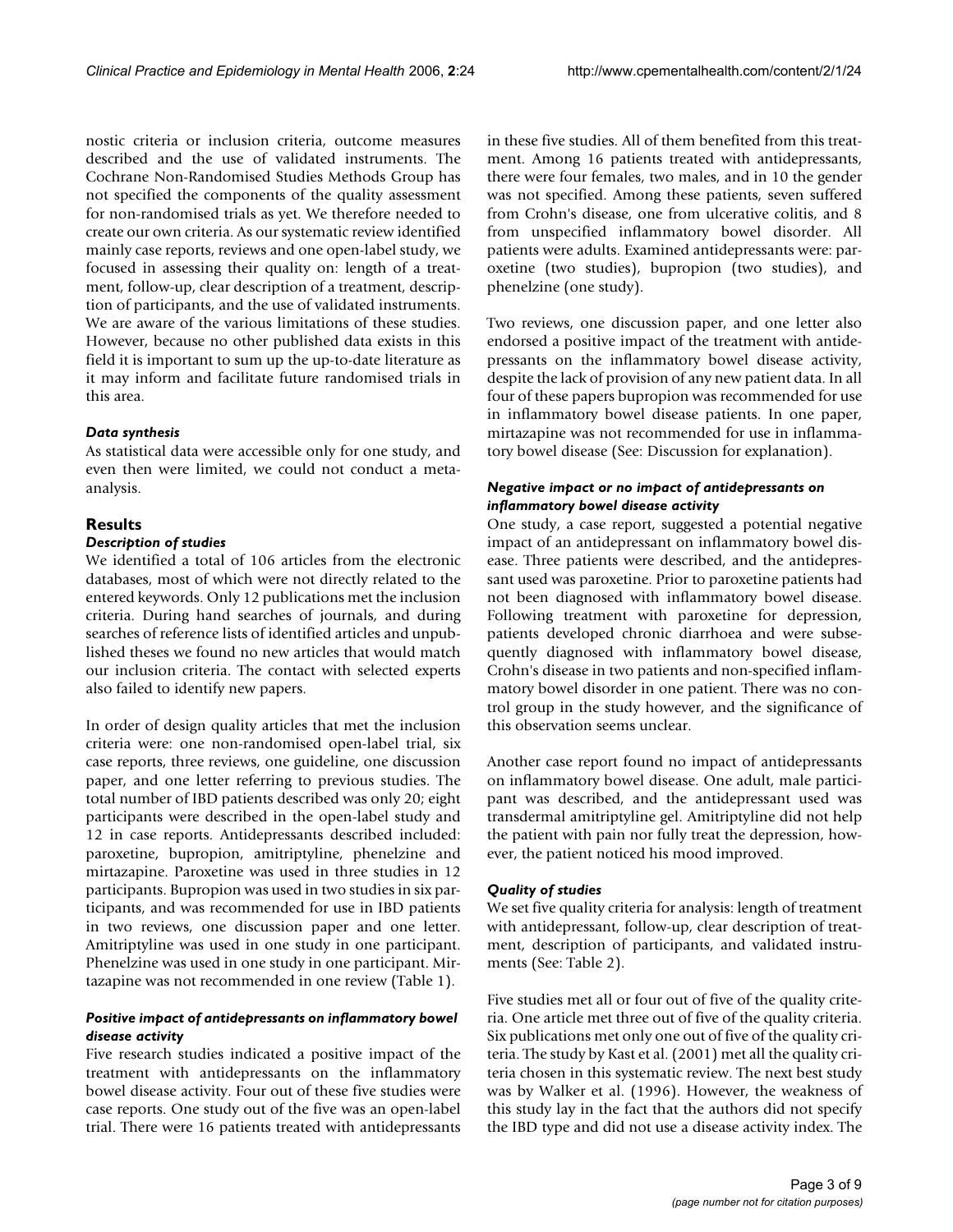| Study name                                    | Design                             | Participants                                                                                                                                                                                                                                                                                                                          | Disease type | Method                                                                                                                                                                                                                                                                                                                                                                                                                                                                                                                                                                         | Results                                                                                                                                                                                                                                                                                                                                                                                                                                                                                                                                                        |
|-----------------------------------------------|------------------------------------|---------------------------------------------------------------------------------------------------------------------------------------------------------------------------------------------------------------------------------------------------------------------------------------------------------------------------------------|--------------|--------------------------------------------------------------------------------------------------------------------------------------------------------------------------------------------------------------------------------------------------------------------------------------------------------------------------------------------------------------------------------------------------------------------------------------------------------------------------------------------------------------------------------------------------------------------------------|----------------------------------------------------------------------------------------------------------------------------------------------------------------------------------------------------------------------------------------------------------------------------------------------------------------------------------------------------------------------------------------------------------------------------------------------------------------------------------------------------------------------------------------------------------------|
| Kast and Altschuler 2001<br>(USA)             | Case report                        | 2:<br>Female, 44 y.o., 10 years with CD, CDAI: 202,<br>mesalamine 500 mg (2 a day), once a year a<br>relapse treated with steroids, depression treated<br>with fluoxetine (40 mg) not effectively<br>Male, 45 y.o., 20 years with CD, CDAI: 275,<br>azathioprine (100 mg) and bowel resections,<br>fluoxetine for pain not effective. | <b>CD</b>    | Bupropion 150 mg (3 times daily) for depression<br>(a female) and for pain and smoking cessation (a<br>male)                                                                                                                                                                                                                                                                                                                                                                                                                                                                   | Female: 19-month remission, bupropion<br>dependant, no other medication, $CDAI = 0$<br>Male: $CDAI = 45$ , $3-4$ diarhoeas daily because of<br>ileal-cecal valve, 50 mg azathioprine, still on<br>bupropion.<br>Positive effect of bupropion on IBD activity<br>(CD).                                                                                                                                                                                                                                                                                          |
| Walker et al. 1996 (USA)                      | Non-randomised open<br>label study | 8, recruited between March and October 1993 in Not specified<br>tertiary care medical facility in Seattle, English-<br>speaking, 18 y.o. or older, presented with IBD                                                                                                                                                                 |              | Tools: NIMH Diagnostic Interview Schedule<br>(psychiatric interview), GI symptom interview<br>and the Briere Child Maltreatment interview<br>(history of childhood abuse and neglect), SF-36,<br>Tridimensional Personality Questionnaire<br>Patients diagnosed with major depression ( $n = 8$ )<br>have their depression confirmed by the<br>Hamilton Depression Inventory (HAM-D) and<br>started treatment. Treatment: paroxetine (paxil)<br>20 mg, after I month two patients had the<br>dosage increased to 40 mg. Length: 8 weeks and<br>reinterviewed + SF-36 and HAM-D | Decrease in mean HAM-D (pre-treatment 29.0+-<br>7.8; post-treatment 8.1+-6.1; $t = 13.6$ , df = 7,<br>p,0.0001) and significant reduction in functional<br>disability on most scales of the SF-36. The SF-36<br>measures changes in several domains of patient<br>function including physical limitations,<br>occupational role, emotional role, social function,<br>pain, mental health, vitality, and health perception<br>(higher scores associated with increased quality<br>of life)<br>Positive effect of paroxetine on IBD<br>activity (not specified). |
| Scott, Letrent, Hager and<br>Burch 1999 (USA) | Case report                        | 1, 42 y.o., black male, depressed with chronic<br>abdominal pain, weight loss, insomnia, anhedonia,<br>with flare of CD, taking 6-mercaptopurine,<br>prednisone and total parenteral nutrition. Treated<br>in the past for depression with sertraline<br>ineffectively and with amitriptyline successfully.                           | CD.          | Amitriptyline gel 80 mg/day intramuscularly.<br>Improvement in mood but not in pain. Then,<br>transdermal gel<br>Amitriptyline 150 mg applied to the chest at<br>bedtime.<br>Tool: Hamilton Depression Scale                                                                                                                                                                                                                                                                                                                                                                   | Follow-up 6 weeks. Depression did not respond<br>adequately to transdermal amitriptyline,<br>however, patient stated that his mood improved.<br>Patient's abdominal pain remained unchanged,<br>however, did not experience any adverse events<br>associated with transdermal medication.<br>No effect of amitriptyline on IBD activity<br>$(CD)$ .                                                                                                                                                                                                            |
| Eirund 1998 (Germany)                         | Case report                        | I, male, 67 y.o., 17 years with UC, 4 relapses per<br>year despite the treatment with sulfasalazine                                                                                                                                                                                                                                   | UC.          | Treatment with paroxetine (20 mg) for panic<br>disorder                                                                                                                                                                                                                                                                                                                                                                                                                                                                                                                        | Panic disorder cured. No relapse of UC for 10<br>months.<br>Positive effect of paroxetine on IBD<br>activity (UC).                                                                                                                                                                                                                                                                                                                                                                                                                                             |
| Kast 1998 (USA)                               | Case report                        | I, female, 33 y.o., 18 years with CD, taking<br>azathioprine (75 mg), prednisone (60 mg) and<br>acetaminophen (3 tablets daily), 3 bowel<br>resections, despite this in relapse                                                                                                                                                       | CD.          | Phenelzine treatment for anxiety-prominent<br>major depressive episode (15 mg 3 times daily -<br>30 mg 3 times daily)                                                                                                                                                                                                                                                                                                                                                                                                                                                          | Depression cured. After 7 days of treatment<br>bowel movements dropped from 10 to 3-4 per<br>day, after the increase to 30 mg I bowel<br>movement daily, depression responded, no<br>cramps. Azathioprine and prednisone tapered off.<br>Remission for 2 years until the treatment with<br>phenelzine stopped. After 6 weeks since the stop<br>relapse.<br>Positive effect of phenelzine on IBD<br>activity (CD).                                                                                                                                              |

**Table 1: Features of 12 studies describing the effect of antidepressants on the course of inflammatory bowel disease in order of the quality significance**

http://www.cpementalhealth.com/content/2/1/24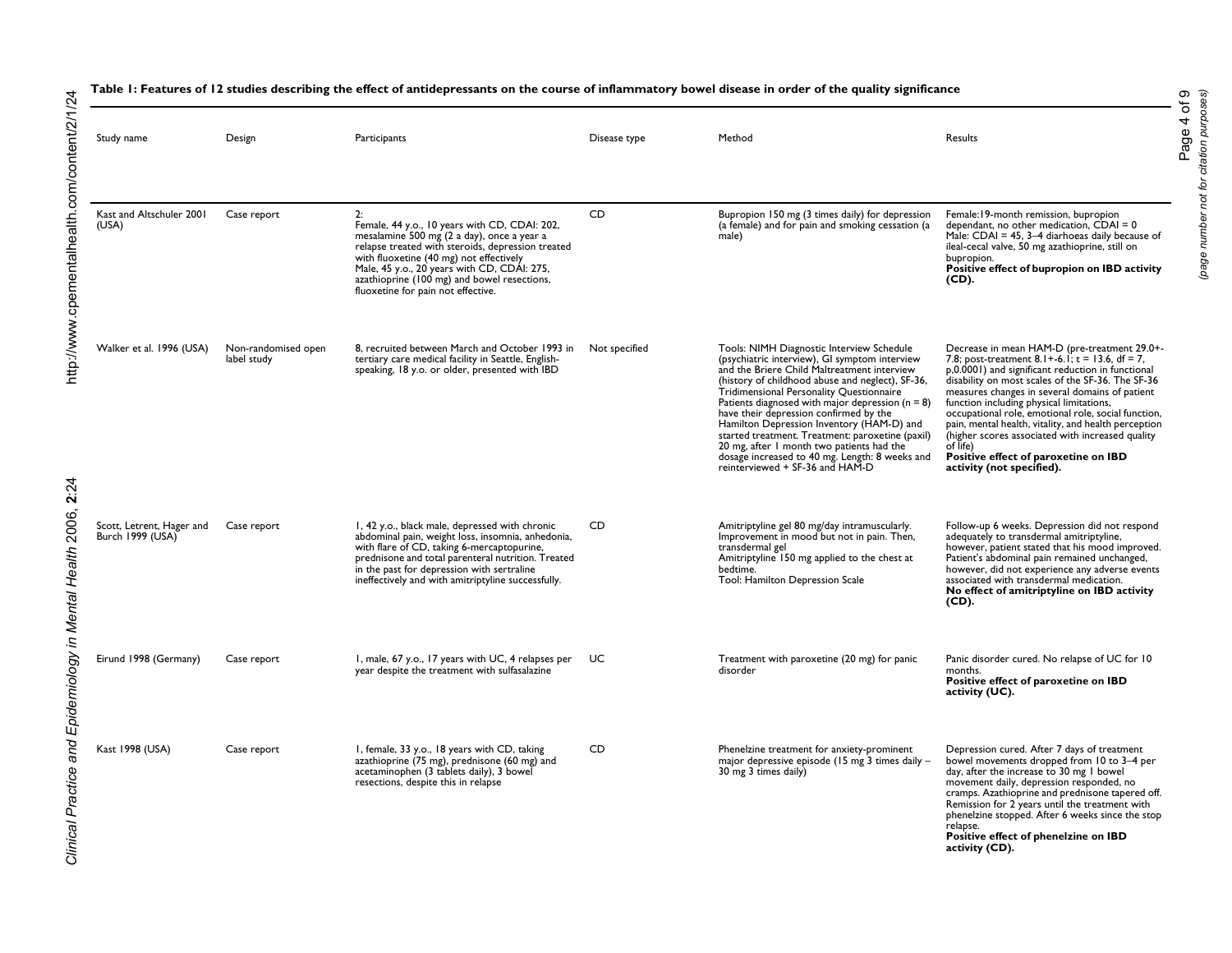| Kane, Altschuler and Kast Case report<br>2003 (USA)                                                                                                                                                                                                                                                           |             | 4, (2 women, 2 unspecified)                                 | CD            | Treatment with bupropion<br>(100 mg daily) for smoking cessation<br>(2 women) and depression<br>(2 unspecified) | CDAI<150 within 6 weeks (without a change in<br>standard medication for IBD)<br>Positive effect of bupropion on IBD activity<br>(CD).                                                       |
|---------------------------------------------------------------------------------------------------------------------------------------------------------------------------------------------------------------------------------------------------------------------------------------------------------------|-------------|-------------------------------------------------------------|---------------|-----------------------------------------------------------------------------------------------------------------|---------------------------------------------------------------------------------------------------------------------------------------------------------------------------------------------|
| Torras Bernaldez et al.<br>2003 (Spain)                                                                                                                                                                                                                                                                       | Case report | 3 depressed patients, no IBD diagnosed before<br>depression | $\sim$        | Treatment with Paroxetine for depression                                                                        | Patients present with chronic diarrhoea, 2<br>treated with corticosteroid +<br>immunosuppressants, 2 diagnosed with CD, one<br>with unspecified bowel disease.<br>Controversial paroxetine. |
| Ginsburg et al. 2005<br>(USA)                                                                                                                                                                                                                                                                                 | Guideline   | $\mathbf 0$                                                 | Not specified | <b>NA</b>                                                                                                       | All antidepressants recommended in<br>irritable bowel syndrome recommended in<br>IBD.                                                                                                       |
| Kast 2003 (USA)                                                                                                                                                                                                                                                                                               | Review      | <b>NA</b>                                                   | CD            | <b>NA</b>                                                                                                       | <b>Bupropion recommended and mirtazapine</b><br>not recommended.                                                                                                                            |
| Kast and Altschuler 2004<br>(USA)                                                                                                                                                                                                                                                                             | Letter      | <b>NA</b>                                                   | CD            | <b>NA</b>                                                                                                       | <b>Bupropion recommended.</b>                                                                                                                                                               |
| Kast and Altschuler 2005<br>(USA)                                                                                                                                                                                                                                                                             | Review      | <b>NA</b>                                                   | CD            | <b>NA</b>                                                                                                       | <b>Bupropion recommended.</b>                                                                                                                                                               |
| <b>Kast 2005</b>                                                                                                                                                                                                                                                                                              | Discussion  | <b>NA</b>                                                   | CD            | <b>NA</b>                                                                                                       | <b>Bupropion recommended.</b>                                                                                                                                                               |
| Legend:<br>CD - Crohn's disease<br>CDAI - Crohn's Disease Activity Index<br>HAM-D - Hamilton Depression Inventory<br>IBD - inflammatory bowel disease<br>NIMH - National Institute of Mental Health<br>SF-36 - Medical Outcome Short Form (36) Health Survey<br>$UC$ – ulcerative colitis<br>y.o. - years old |             |                                                             |               |                                                                                                                 |                                                                                                                                                                                             |

Page 5 of 9

*(page number not for citation purposes)*

Page number not for citation purposes)<br>(page number not for citation purposes)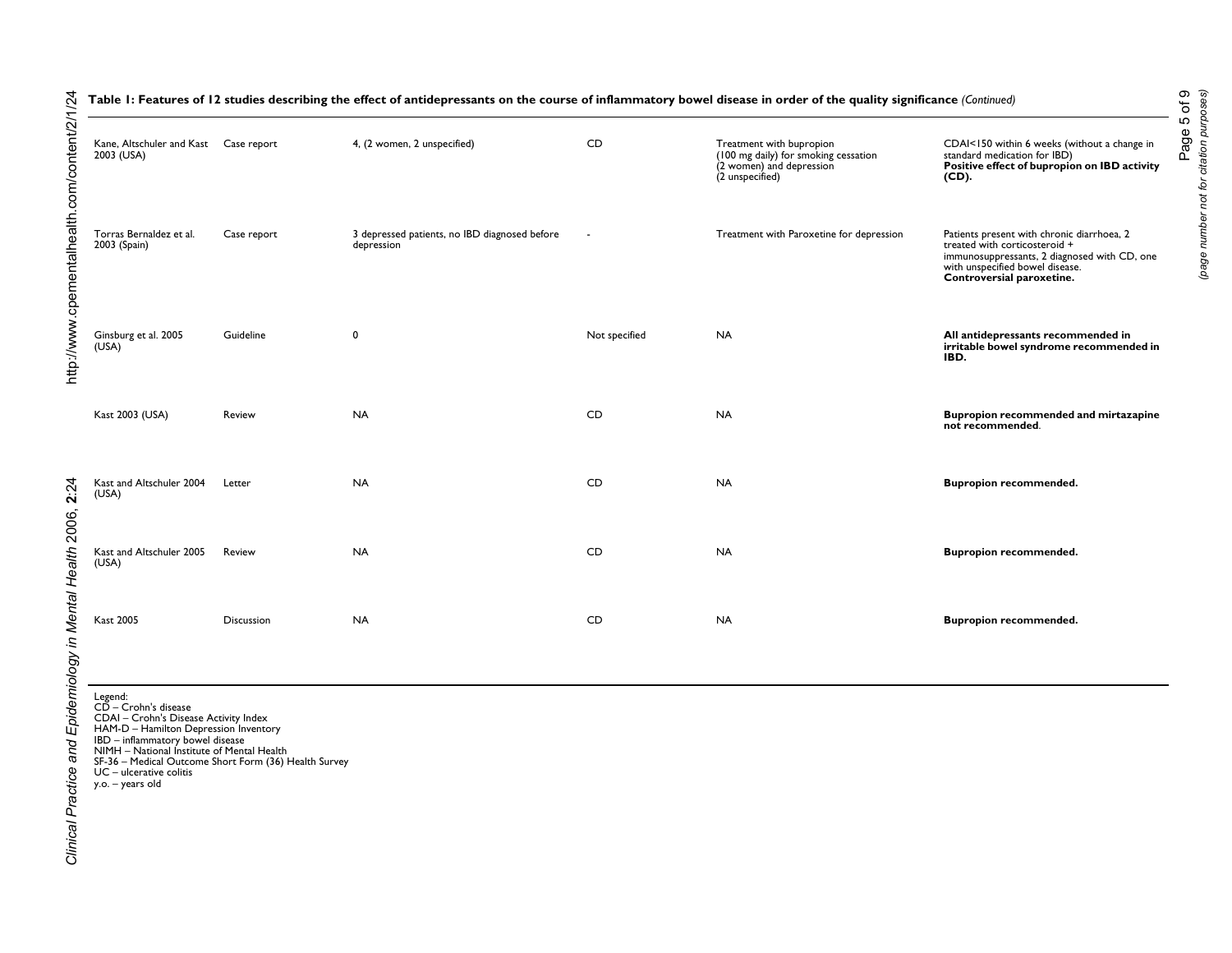|                                                                                                                                                             | Kast et al.<br>2001                                         | <b>Walker et</b><br>al. 1996                                               | Scott et al.<br>1999                                                                                                            | Eirund 1998                                                  | <b>Kast 1998</b>                                             | Kane et al.<br>2003                                                                                                                      | Torras et al.<br>2003                                                                                                                                                                                                                         | Ginsburg et<br>al. 2005                                                                                                                         | <b>Kast 2003</b>                                                                      | Kast et al.<br>2004                             | Kast et al.<br>2005                                                                   | <b>Kast 2005</b>                                                               |
|-------------------------------------------------------------------------------------------------------------------------------------------------------------|-------------------------------------------------------------|----------------------------------------------------------------------------|---------------------------------------------------------------------------------------------------------------------------------|--------------------------------------------------------------|--------------------------------------------------------------|------------------------------------------------------------------------------------------------------------------------------------------|-----------------------------------------------------------------------------------------------------------------------------------------------------------------------------------------------------------------------------------------------|-------------------------------------------------------------------------------------------------------------------------------------------------|---------------------------------------------------------------------------------------|-------------------------------------------------|---------------------------------------------------------------------------------------|--------------------------------------------------------------------------------|
| Length of treatment                                                                                                                                         | 2 years                                                     | 8 weeks                                                                    | 6 weeks                                                                                                                         | 10 months                                                    | 2 years                                                      | No data                                                                                                                                  | No                                                                                                                                                                                                                                            | <b>NA</b>                                                                                                                                       | <b>NA</b>                                                                             | <b>NA</b>                                       | <b>NA</b>                                                                             | <b>NA</b>                                                                      |
| Follow-up                                                                                                                                                   | Yes, regular<br>follow-up for<br>2 years                    | Yes, 2 follow-<br>up, all<br>patients<br>completed                         | Yes, detailed<br>every day<br>monitoring<br>for 6 weeks.                                                                        | I follow-up<br>after 10<br>months                            | Yes, regular<br>follow-up for<br>2 years                     | I follow-up<br>after 6 weeks                                                                                                             | Yes                                                                                                                                                                                                                                           | <b>NA</b>                                                                                                                                       | <b>NA</b>                                                                             | <b>NA</b>                                       | <b>NA</b>                                                                             | <b>NA</b>                                                                      |
| Clear description of<br>treatment                                                                                                                           | Yes                                                         | Yes                                                                        | Yes                                                                                                                             | Yes                                                          | Yes                                                          | Yes                                                                                                                                      | No                                                                                                                                                                                                                                            | Yes                                                                                                                                             | Yes                                                                                   | Yes                                             | Yes                                                                                   | Yes                                                                            |
| <b>Description of</b><br>participants                                                                                                                       | Yes                                                         | Yes                                                                        | Yes                                                                                                                             | Yes                                                          | Yes                                                          | No                                                                                                                                       | No                                                                                                                                                                                                                                            | <b>NA</b>                                                                                                                                       | <b>NA</b>                                                                             | <b>NA</b>                                       | <b>NA</b>                                                                             | <b>NA</b>                                                                      |
| Validated<br>instruments                                                                                                                                    | Yes                                                         | Yes, but only<br>for<br>depression<br>and quality of<br>life               | Yes<br>(depression),<br>$No$ $(CD)$                                                                                             | No data                                                      | No                                                           | Yes                                                                                                                                      | No                                                                                                                                                                                                                                            | <b>NA</b>                                                                                                                                       | <b>NA</b>                                                                             | <b>NA</b>                                       | <b>NA</b>                                                                             | <b>NA</b>                                                                      |
| Limitations                                                                                                                                                 |                                                             | Disease type<br>not specified,<br>disease<br>activity index<br>not used.   | Lack of CD<br>activity index.<br>Focus only on<br>depression<br>and pain, no<br>information<br>about<br>frequency of<br>stools. | No objective<br>activity index<br>used.                      | No objective<br>activity index<br>used.                      | Lack of<br>explanation of<br>patients<br>characteristic<br>s. Lack of<br>further<br>follow-up, no<br>length of<br>treatment<br>provided. | Lack of<br>evidence that<br>IBD did not<br>exist before<br>the onset of<br>depression,<br>no details<br>about length<br>of treatment,<br>no<br>description of<br>treatment and<br>participants,<br>no<br>information<br>about<br>instruments. | Guideline<br>paper without<br>research. IBD<br>treated as<br>IBS, which<br>may not be<br>appropriate<br>as they are<br>different<br>conditions. | A review<br>study without<br>the research.<br>Theoretical<br>consideration<br>s only. | A letter<br>referring to<br>Kane et al.<br>2003 | A review<br>study without<br>the research.<br>Theoretical<br>consideration<br>s only. | A discussion<br>referring to<br>Kast et al.<br>2001 and<br>Kane et al.<br>2003 |
| Impact of treatment<br>with antidepressants<br>on the IBD activity                                                                                          | Positive effect<br>of bupropion<br>on IBD<br>activity (CD). | Positive effect<br>of paroxetine<br>on IBD<br>activity (not<br>specified). | No effect of<br>amitriptyline<br>on IBD<br>activity (CD).                                                                       | Positive effect<br>of paroxetine<br>on IBD<br>activity (UC). | Positive effect<br>of phenelzine<br>on IBD<br>activity (CD). | Positive effect<br>of bupropion<br>on IBD<br>activity (CD).                                                                              | Controversial<br>paroxetine.                                                                                                                                                                                                                  | All<br>antidepressan<br>ts<br>recommende<br>d in irritable<br>bowel<br>syndrome<br>recommende<br>d in IBD.                                      | <b>Bupropion</b><br>recommende<br>d and<br>mirtazapine<br>not<br>recommende<br>d.     | <b>Bupropion</b><br>recommende<br>d.            | <b>Bupropion</b><br>recommende<br>d.                                                  | Bupropion<br>recommende<br>d.                                                  |
| Legend:<br>CD - Crohn's disease<br>IBD - inflammatory bowel disease<br>IBS - irritable bowel syndrome<br>$NA$ – not applicable<br>$UC$ – ulcerative colitis |                                                             |                                                                            |                                                                                                                                 |                                                              |                                                              |                                                                                                                                          |                                                                                                                                                                                                                                               |                                                                                                                                                 |                                                                                       |                                                 |                                                                                       |                                                                                |

Page 6 of 9

*(page number not for citation purposes)*

Page number not for citation purposes)<br>(page number not for citation purposes)

**Table 2: Quality assessments in order of the quality significance**

http://www.cpementalhealth.com/content/2/1/24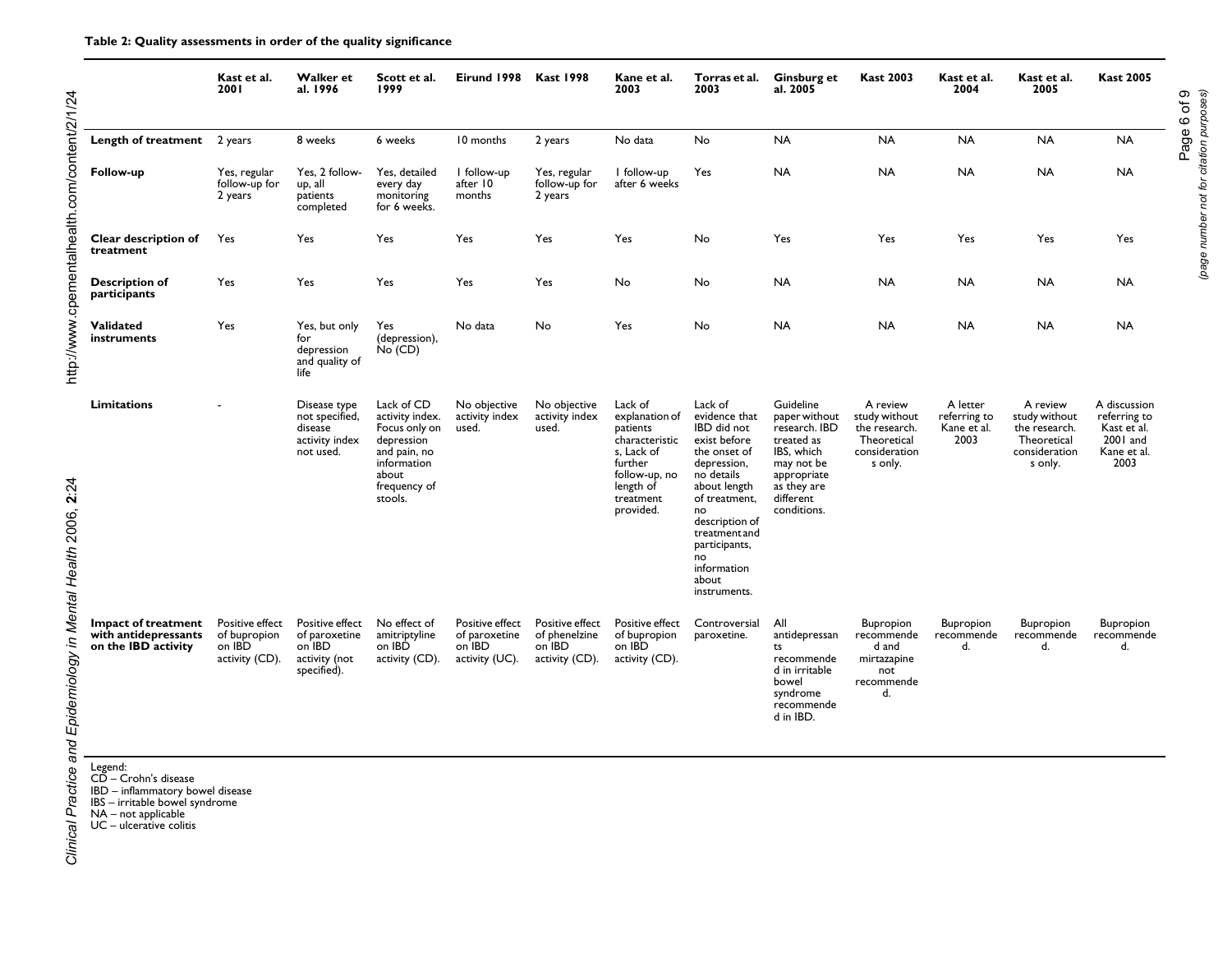study by Scott et al. (1999) also matched the majority of the quality criteria, however, the researchers did not use a validated instrument to measure the inflammatory bowel disease activity, and they focused only on pain and depression, as their intention was to treat these disorders, rather than to influence the IBD activity. Eirund et al.'s (1998) study addressed four out of five quality criteria, however, these researchers also failed to use an inflammatory bowel disease activity index. The study by Kast (1998) also met four criteria out of five, but again, the researchers did not use a validated instrument to measure the inflammatory bowel disease activity. Kane et al.'s (2003) study addressed three out of five criteria. The researchers did not provide the information about the length of treatment nor did they describe patients' characteristics and further follow-up. The non-experimental papers [34-38] and the study by Torras et al. (2003) did not match the quality criteria. Moreover, although their recommendations were of interest and may help in understanding the problem, they added no new data.

# **Discussion**

This systematic review is the first structured attempt to explore the hypothesis that the clinical course of IBD may be influenced by specifically treating psychological comorbidities with antidepressants. Despite widespread acknowledgement that IBD is not a "6 week illness" [39] the psychological dimension of the illness has been largely ignored in standard treatment paradigms. Unfortunately, because of the paucity of published data – both quantitative and qualitative – this review is unable to provide a definitive answer on whether IBD can be improved by antidepressant therapy. However, it has highlighted a significant "evidence gap" in the literature, supporting our premise that psychological co-morbidities in patients with inflammatory bowel disease are often unrecognised and in general remain under-treated and underresearched.

While we acknowledge the poor methodological quality of the collected studies, they do however indicate that antidepressants appeared not only to help certain individual patients with IBD cope with their emotional problems, but also improved their quality of life. The published observations also hold out the intriguing possibility that antidepressant therapy may have specifically influenced the course of their inflammatory disease. This novel therapeutic possibility warrants further consideration.

To date, researchers with an interest in the impact of a patient's psyche on disease activity in IBD have conducted little formal research on the use of antidepressants in this condition, with most published data being uncontrolled and anecdotal. Only 12 relevant articles were identified,

and five of these did not include new data. However, the three case reports [20-22], two reviews [35,38], and a discussion paper [37] did explore the potential for influencing disease activity in IBD with antidepressants from a novel perspective. Kast [21] presented a medical history of a depressed and anxious patient with Crohn's disease who was treated with phenelzine and subsequently achieved remission from IBD. In further reports, Kast and Altschuler [22] describe two additional patients who achieved long-lasting remission of Crohn's disease whilst using bupropion. These investigators hypothesize that this may have resulted from decreased tumor necrosis factor-alpha (TNF $\alpha$ ), which is known to play a vital role in Crohn's disease. Both phenelzine and bupropion increase intracellular cAMP [40] which, in turn, decreases TNFα. As phenelzine may cause a hypertensive crisis, bupropion is suggested to be a safer therapeutic option. Interestingly, phenelzine and other monoamine oxidase inhibitors have also been noted to induce remission of rheumatoid arthritis, a disease in which – as in Crohn's disease –  $TNF\alpha$ has a central role [41]. Kast [35], compared the use of bupropion and mirtazapine in patients with Crohn's disease. He speculated that both these antidepressants have the potential to affect inflammatory responses: bupropion by lowering TNFα and mirtazapine by increasing its level. Therefore, according to his hypothesis [35], there are theoretical reasons for recommending bupropion and cautioning against mirtazapine when treating depression in patients with Crohn's disease. Although Kast's explanations appear logical and are supported by other investigators [20], their practical effectiveness needs to be experimentally confirmed in appropriate clinical studies.

The largest study in this systematic review, which most closely matched the standard quality criteria, (See: Data extraction) was that by Walker, Gelfand et al. (1996). Whilst comparing IBD patients with and without current psychological disorders, the investigators noticed that depressed patients  $(n = 8)$  who were given paroxetine in an open label design showed significant improvement in relation to functional disability. The researchers had expected an improvement only in depression, however, patients' scores on SF-12 also improved in the area of "physical limitations, occupational role, emotional role, social function, pain, mental health, vitality, and health perception, with higher scores associated with increased quality of life" [23]. Although the importance of this result seems unquestionable, significant weaknesses of the study need to be acknowledged. These include the small sample size, open label design and the fact that the investigators did not differentiate between patients with Crohn's disease and ulcerative colitis. However, given the potential importance of this observation, larger studies addressing these methodological issues are clearly needed.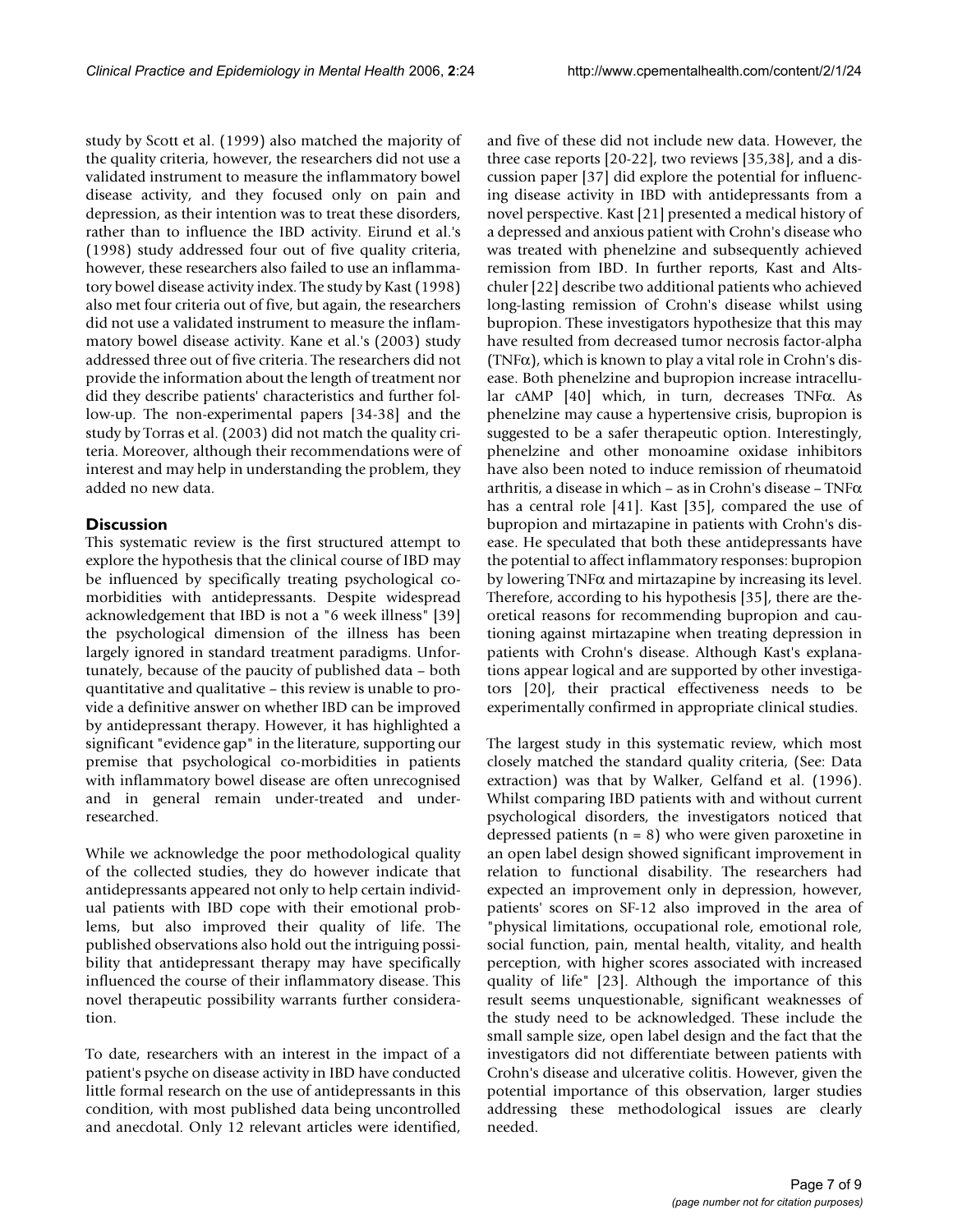In discussing the possible effects of antidepressant therapy on IBD as revealed by this systematic review, we acknowledge that all the analysed studies were characterized by various limitations. Specifically these limitations included: lack of randomisation or control groups, potential lack of relevance to ulcerative colitis as most data pertain to Crohn's disease, non homogenous participants, failure to consistently apply standardised instruments, and lack of routine follow-up tests. Similarly, because of the uncontrolled nature of the observations, all studies are open to selection, performance, attrition and detection bias. Moreover, seven of 12 publications were from the same group, and four of these were discussions that did not contain any new data.

The fact that there is little good quality data in this area does not mean it is unworthy of further study. Our present state of knowledge regarding the interaction between psychological co-morbidities and IBD resembles that of our knowledge of the pathogenesis of irritable bowel syndrome twenty years ago. At that stage, IBS was thought to be predominantly a psychological condition, whereas we now have clear-cut, well accepted evidence of pathological abnormalities in the gut [42]. Currently IBD is generally thought to be purely inflammatory, but clinical observations in individual patients make it hard to dismiss the potential role of psychological factors [43]. Moreover, it is well accepted that IBS frequently co-exists in patients with IBD [28,29] and that both patient groups suffer similar impairment in physical and psychological domains [28], making rigid distinctions between psychological versus inflammatory mechanisms more difficult to uphold. As antidepressants are widely used in IBS [24-27,44] and because doctors already empirically treat depression, anxiety and pain in IBD using guidelines for IBS [34,43], creating informed discussion and hopefully prompting further research in this area is therefore likely to improve our understanding of IBD and patient care.

#### **Conclusion**

Based on our findings, it is not possible to state that antidepressants have an impact on the course of inflammatory bowel disease. While they appeared to have a positive effect in 16 patients in five studies, because studies were neither randomised nor blinded, it can still be argued that the outcome may be due to chance. This systematic review therefore provides insufficient evidence to conclude that antidepressants are efficacious for the treatment of psychological co-morbidities or somatic complaints, which do not respond to conventional therapy in IBD patients. However, the data certainly do not rule out efficacy, and warrant further properly designed randomised controlled trials.

#### **Abbreviations**

Inflammatory bowel disease (IBD); Crohn's disease (CD); ulcerative colitis (UC); irritable bowel syndrome (IBS)

#### **Competing interests**

This study was funded by the Discipline of General Practice and School of Psychology at the University of Adelaide, and the Department of Gastroenterology, Hepatology and General Medicine at the Royal Adelaide Hospital from International Postgraduate Research Scholarship. No industry sponsorship was involved. However, Professor Deborah Turnbull would like to acknowledge that she has received research support from AstraZeneca Pty Ltd, Aventis Pharma Pty Ltd, Bayer Australia Ltd, and Pfizer Pty Ltd. Dr Jane M. Andrews would like to acknowledge that she has been a consultant for Schering Plough and Pharmatel Fresenius Kabi. Professor Gerald Holtmann would like to acknowledge that he has been a consultant for Abbott, Altana, AstraZenecka, Takeda, Janssen-Cilag, Steigerwald, Knoll, and Novartis. He has also received research support from Altana, Ardey Pharma, Deutsche Forschungsgemeinschaft, Zeria, and Novartis.

#### **Authors' contributions**

AMW contributed to the conception of this manuscript, designed it, collected data, performed analysis and interpreted data, and wrote the first and final drafts.

DT contributed to the conception of this manuscript, revised it critically and gave the final approval of the version to be published.

NM revised the manuscript critically and contributed to the final draft.

IW revised the manuscript critically and contributed to the final draft.

JA revised the manuscript critically and contributed to the final draft.

GH revised the manuscript critically and contributed to the final draft.

All authors read and approved the final manuscript.

#### **Acknowledgements**

We would like to thank Ms Ella Maria Llanos, PhD candidate for help with translating an article from Spanish and Professor Tomasz Mikocki for help with the translations from German. We would also like to acknowledge Mr Michael Draper, the Research Librarian in the Barr Smith Library, University of Adelaide, for help in creating the search strategy.

#### **References**

1. Fort MM, Mozaffarian A, Stover AG, Correia Jda S, Johnson DA, Crane RT, Ulevitch RJ, Persing DH, Bielefeldt-Ohmann H, Probst P, Jeffery E, Fling SP, Hershberg RM: **[A Synthetic TLR4 Antagonist](http://www.ncbi.nlm.nih.gov/entrez/query.fcgi?cmd=Retrieve&db=PubMed&dopt=Abstract&list_uids=15879143)**